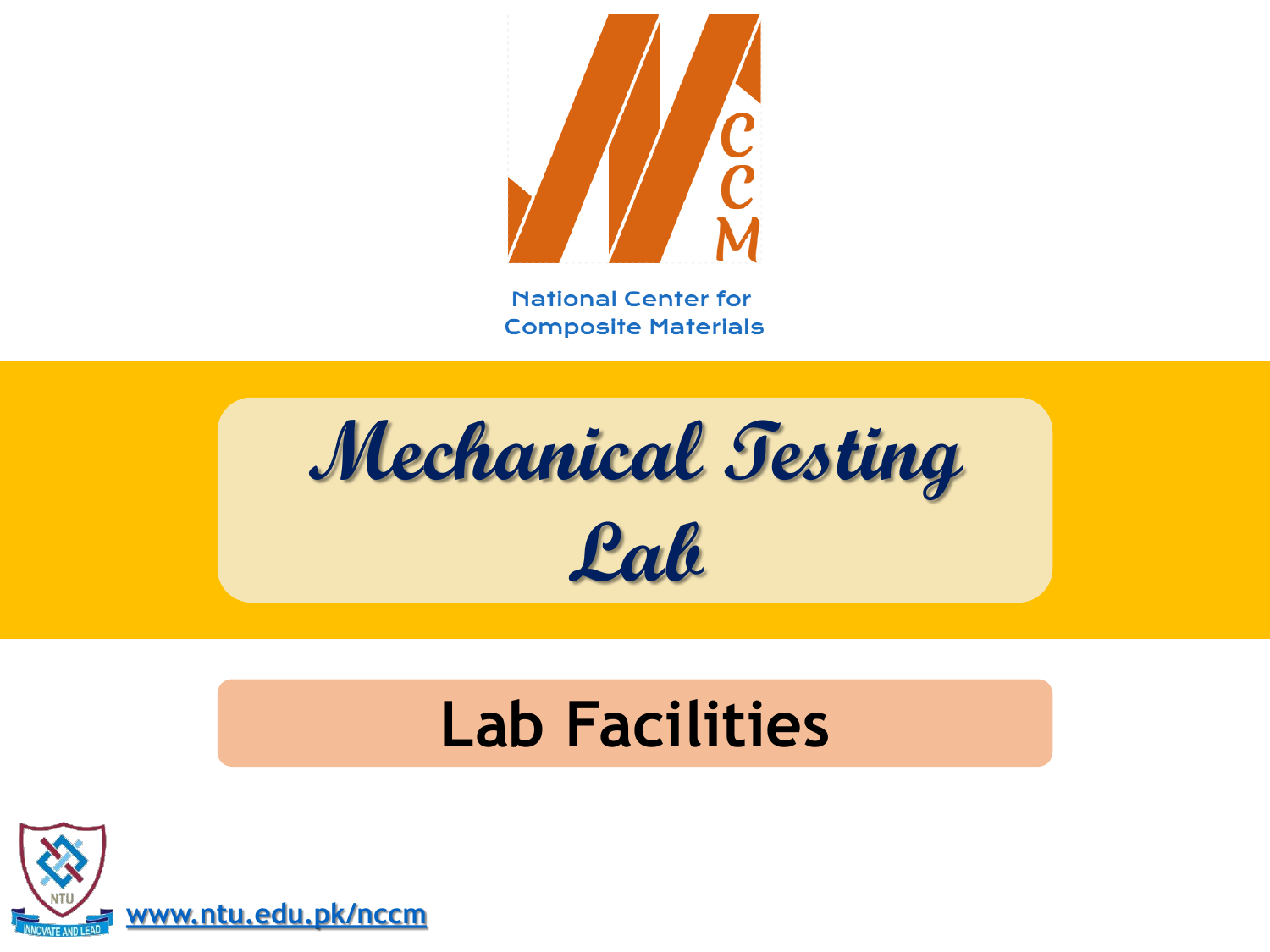

- Universal Testing Machine
- Fatigue Testing Machine
- Melt Flow Indexer
- Pendulum Impact Tester
- Drop Weight Impact Tester
- Hardness Tester (Shore A and Barcol)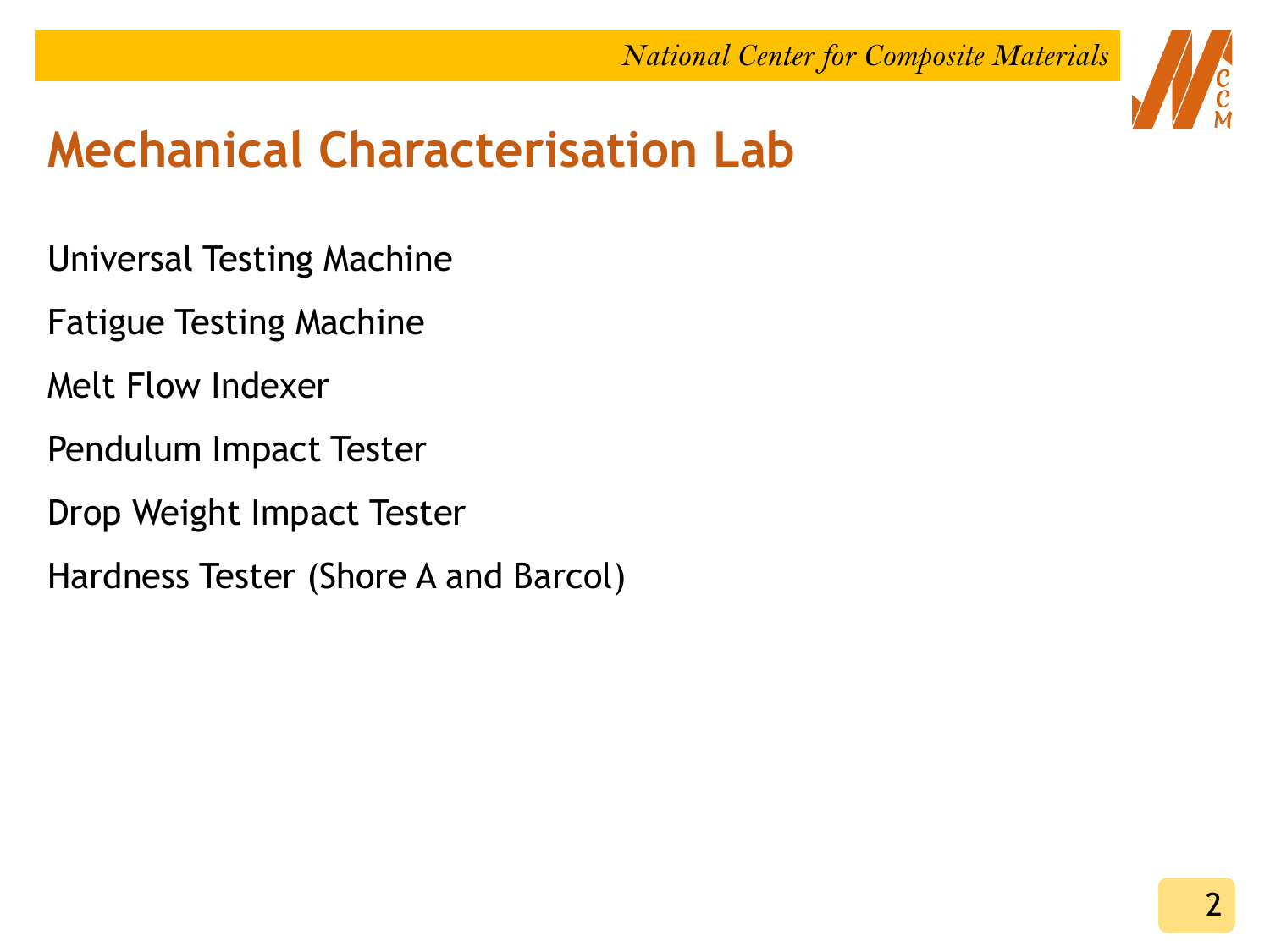

# **Universal Testing Machine**

### **UTM Z100 Allroundline, Zwick-Germany**

(With temperature chamber)

| <b>Tensile</b>  | UD and woven Composites                |
|-----------------|----------------------------------------|
|                 | Dry fabrics                            |
| <b>Flexural</b> | 3 Point flexural                       |
|                 | 4 Point flexural                       |
| Compression     | End loading compression                |
|                 | Compression after impact               |
| <b>Shear</b>    | V-notch rail shear                     |
|                 | <b>Short Beam Shear</b>                |
|                 | Fracture mechanics Energy for fracture |
| Peel tests      | T-Peel test $(180^\circ$ peel test)    |
|                 | Floating roller peel test              |

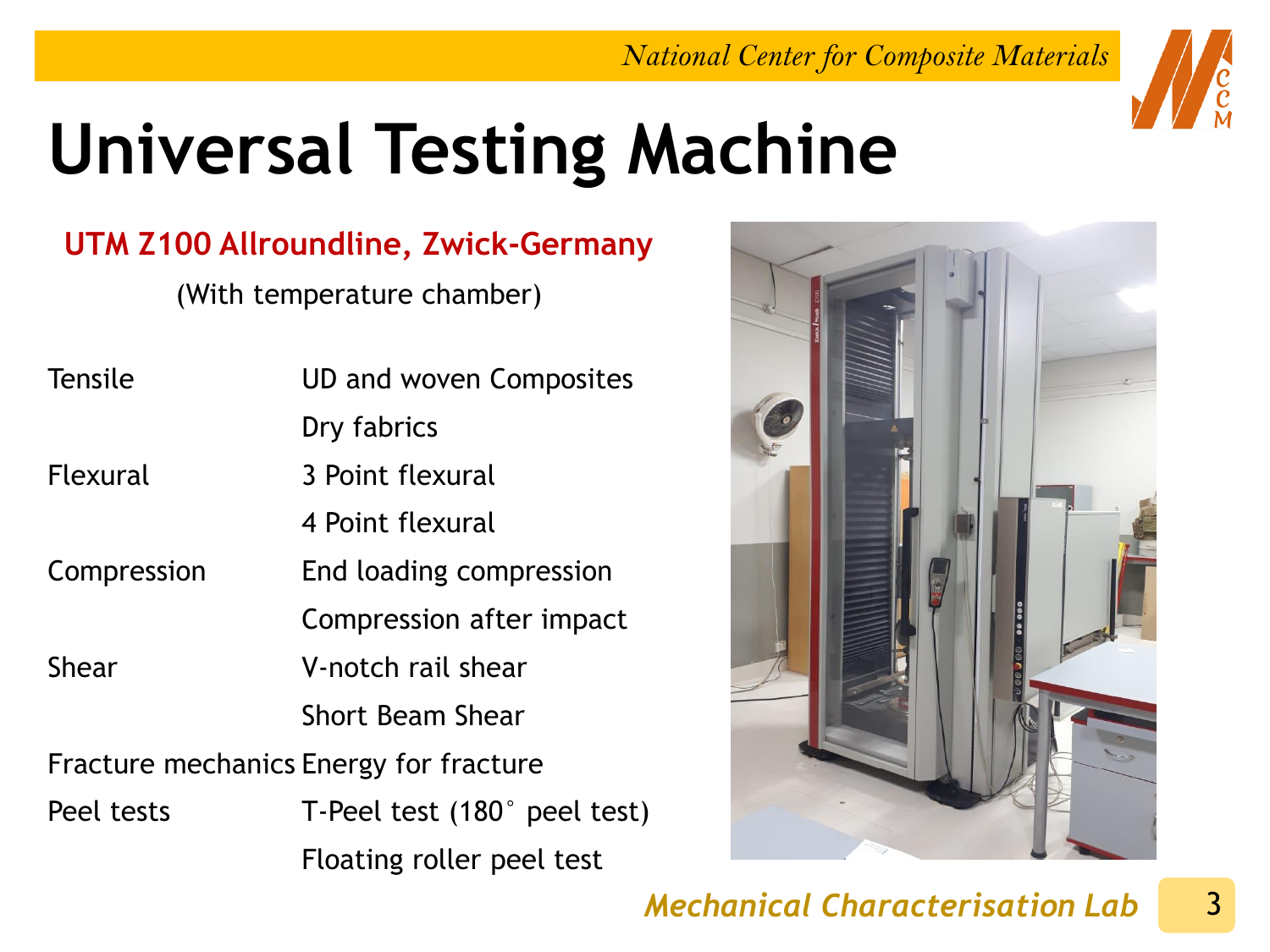

# **Fatigue Testing Machine**

### **HC 25, Zwick-Germany**

Dynamic testing of specimen in two different modes:

**Tensile** 

UD and woven Composites

Flexural

3 Point flexural (UD and woven Composites)

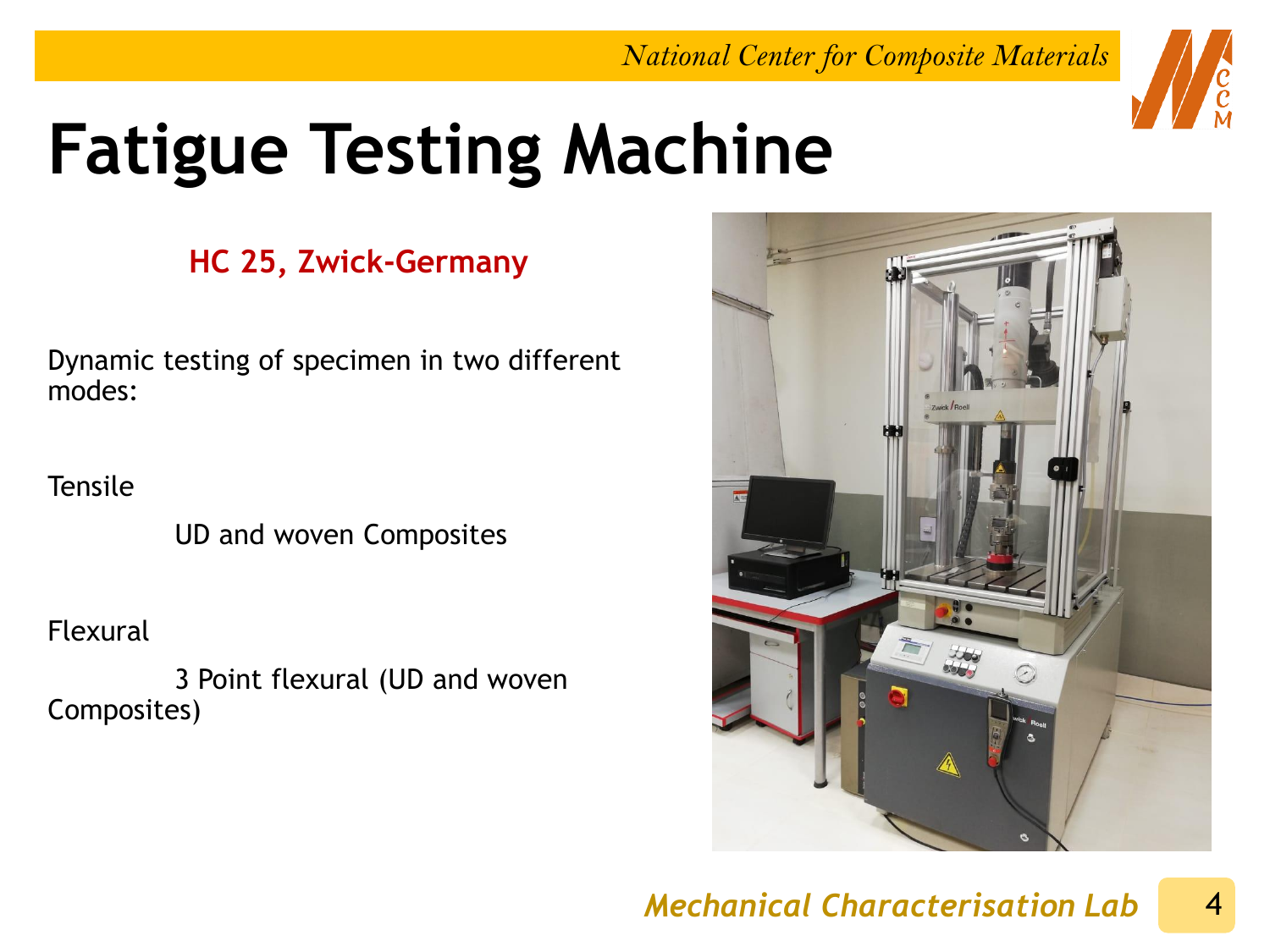

# **Pendulum Impact Tester**

### **HIT 50P, Zwick-Germany**

To investigate the impact behaviour of composite materials by falling pendulum in two different modes:

Charpy (ISO 179)

Notched and un-notched composites

Izod (ISO 180)

Notched and un-notched composites

Manual notch maker, according to the ISO 179 and ISO 180.

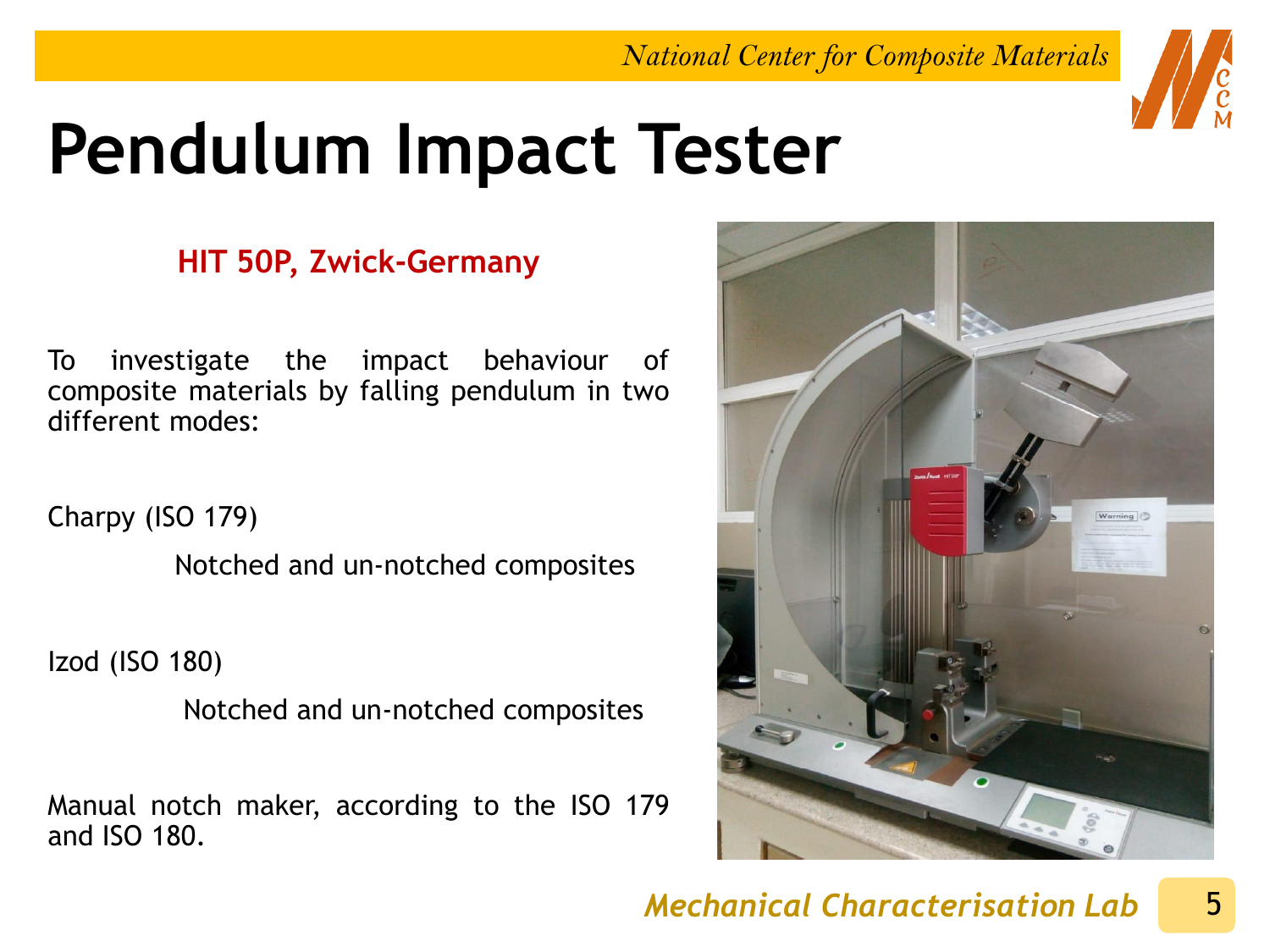

## **Drop weight Impact Tester**

### **HIT 230F, Zwick-Germany**

To investigate the impact behaviour of composite materials by freely falling dead weight.

Test specimen

Dimensions: 100 mm × 150 mm

Test method

ASTM D7136

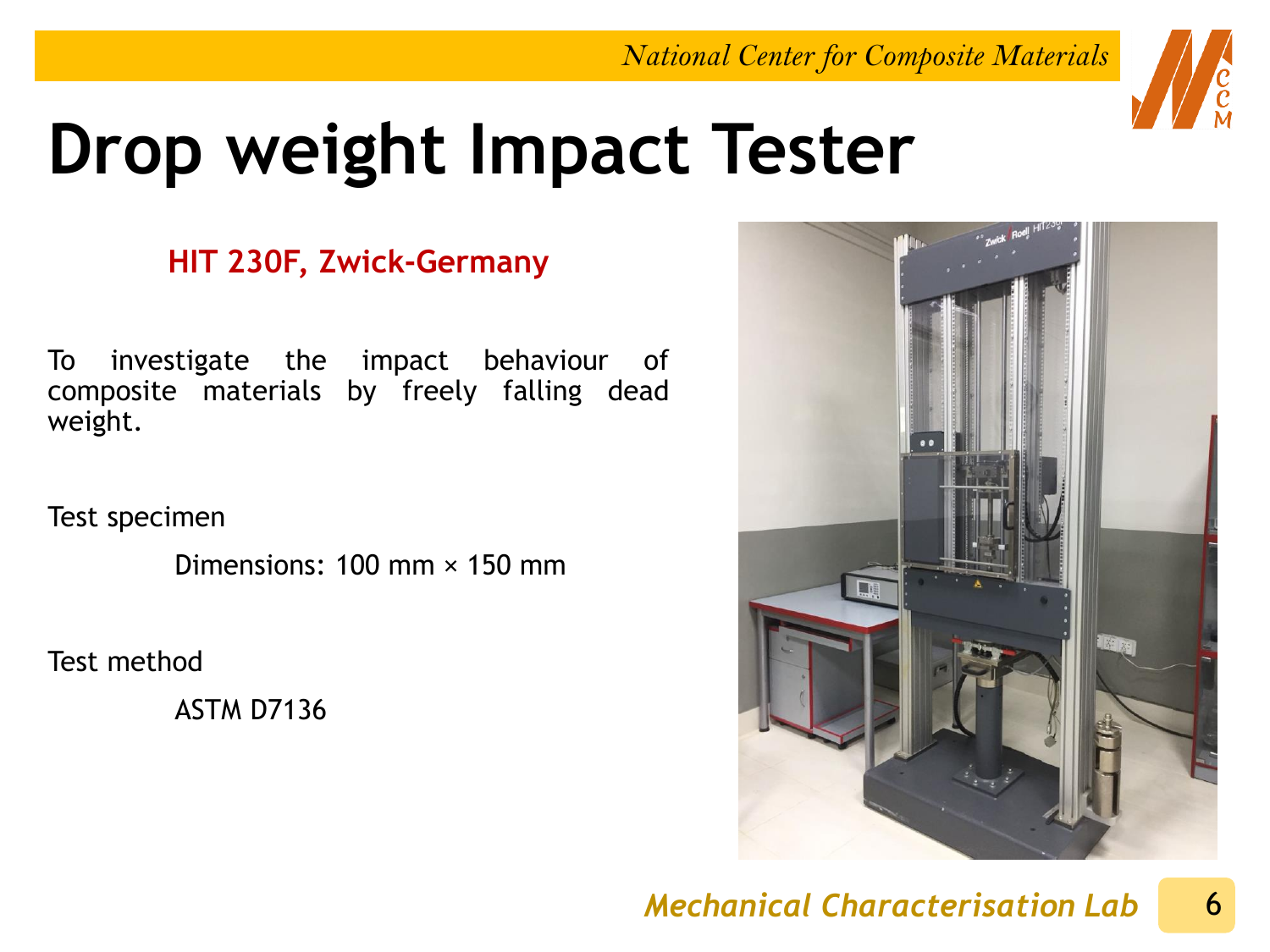# **Melt Flow Indexer**

### **BMF-001.02, Zwick-Germany**

To determine the Melt Mass Flow Rate (MFR) and Melt Volume Flow Rate (MVR) of unfilled thermoplastics

Test method

ISO 1133 ASTM D1238